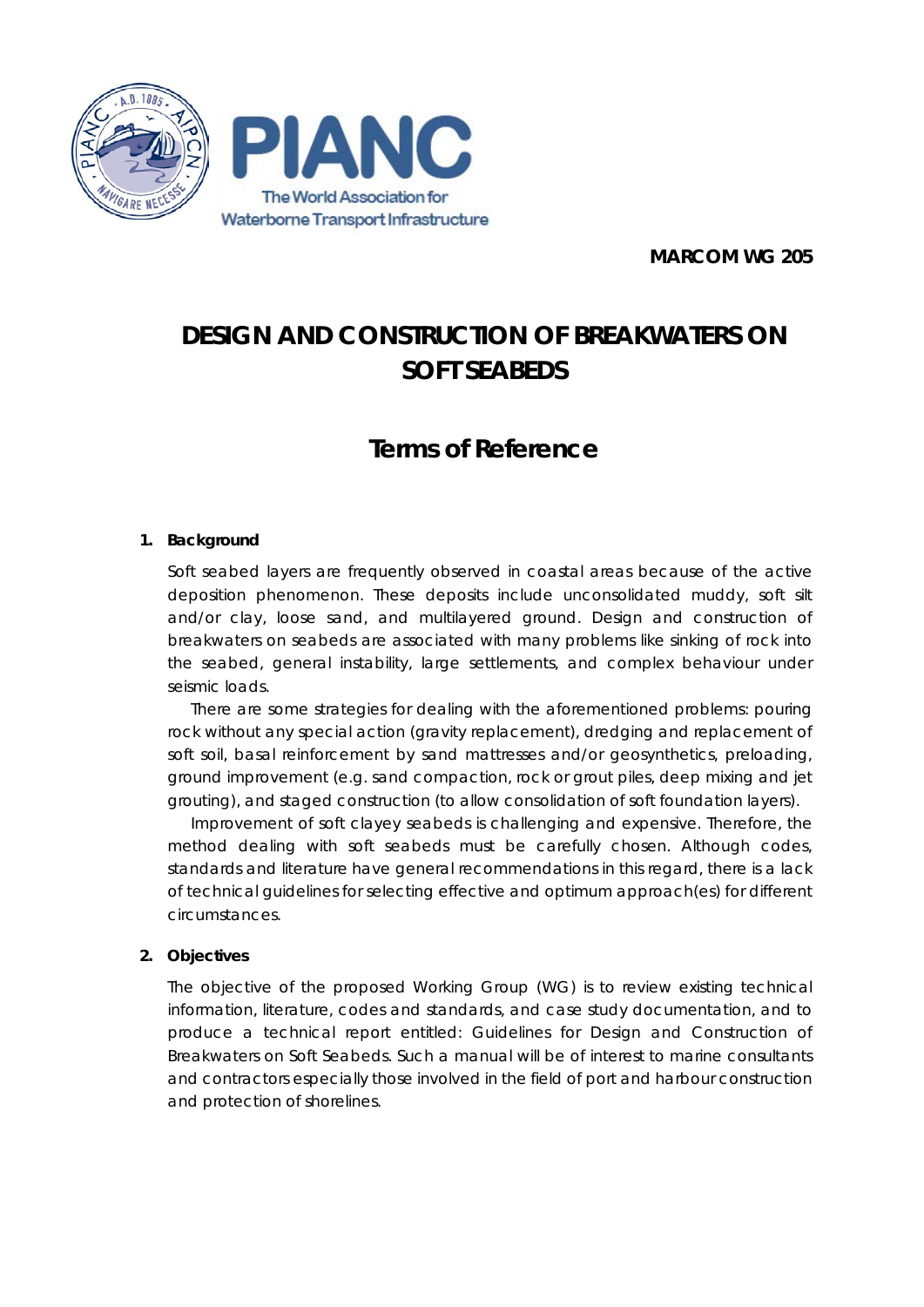#### **3. Earlier Reports to be Reviewed**

Current state of the art, including codes and standards, guidelines and manuals, technical and research publications, needs to be reviewed. The main references include (but are not limited to) the following:

- Technical Standards and Commentaries for Port and Harbor Facilities in Japan (OCDI)
- British Standards for Maritime Structures (e.g. BS6349)
- Analysis of Rubble Mound Breakwaters (PIANC, MarCom WG12, 1992)
- State-of-the-Art of Designing and Constructing Berm Breakwaters (PIANC, WG40, 2003)
- [The Stability of Rubble Mound Breakwaters in Deeper Water](http://www.pianc.org/edits/articleshop.php?id=2000021) (PIANC, PTC II, 1985)
- Guidelines for the Design and Construction of Flexible Revetments Incorporating Geotextiles in Marine Environment (PIANC, MarCom WG21, 1992)
- [The Application of Geosynthetics in Waterfront Areas](http://www.pianc.org/edits/articleshop.php?id=1001090) (PIANC, Report No. 113, 2011)
- Conference Report[: Geotextiles and Geomembranes in River and Maritime Works](http://www.pianc.org/edits/articleshop.php?id=6000011) (PIANC Conference Report, 1997)
- The Rock Manual (CIRIA/CUR/CETMEF)
- Coastal Engineering Manual (USACE)
- Geosynthetic Design and Construction Guidelines (US Federal Highways Administration - FHWA)
- Probabilistic Design Tools for Vertical Breakwaters (PROVERBS), H. Oumeraci et al (Balkema 2001)
- Breakwaters with Vertical and Inclined Concrete Walls (PIANC, Report No. 28, 2003)
- ROM 0.5-0.5, Geotechnical Recommendation for Design of Maritime &Harbour Works (Puertos del Estado 2005, http://www.puertos.es/eses/BibliotecaV2/ROM%200.5-05%20(EN).pdf)

#### **4. Scope**

The Working Group will investigate the geotechnical issues relating to breakwaters on soft seabeds such as unconsolidated muddy, soft silt and/or clay, loose sand, and multilayered grounds. The WG will focus on the replacement and base reinforcement approaches like gravity replacement, sand mattresses and geosynthetics, and ground improvement. In this regard, the settlement of rock into seabeds and its reduction by application of sand mattresses and/or geosynthetics will be of concern. Static and dynamic stability of breakwaters with and without basal reinforcement and anticipated consolidation settlement of breakwaters will be studied. The WG will not carry out new basic research.

### **5. Intended Product**

The intended product is a technical report that can be used as a guideline for design and construction of rubble mound breakwaters on soft seabeds. The report will be produced within two years of the formation of the WG and will include:

- Background
- Overview of case histories and lessons learnt